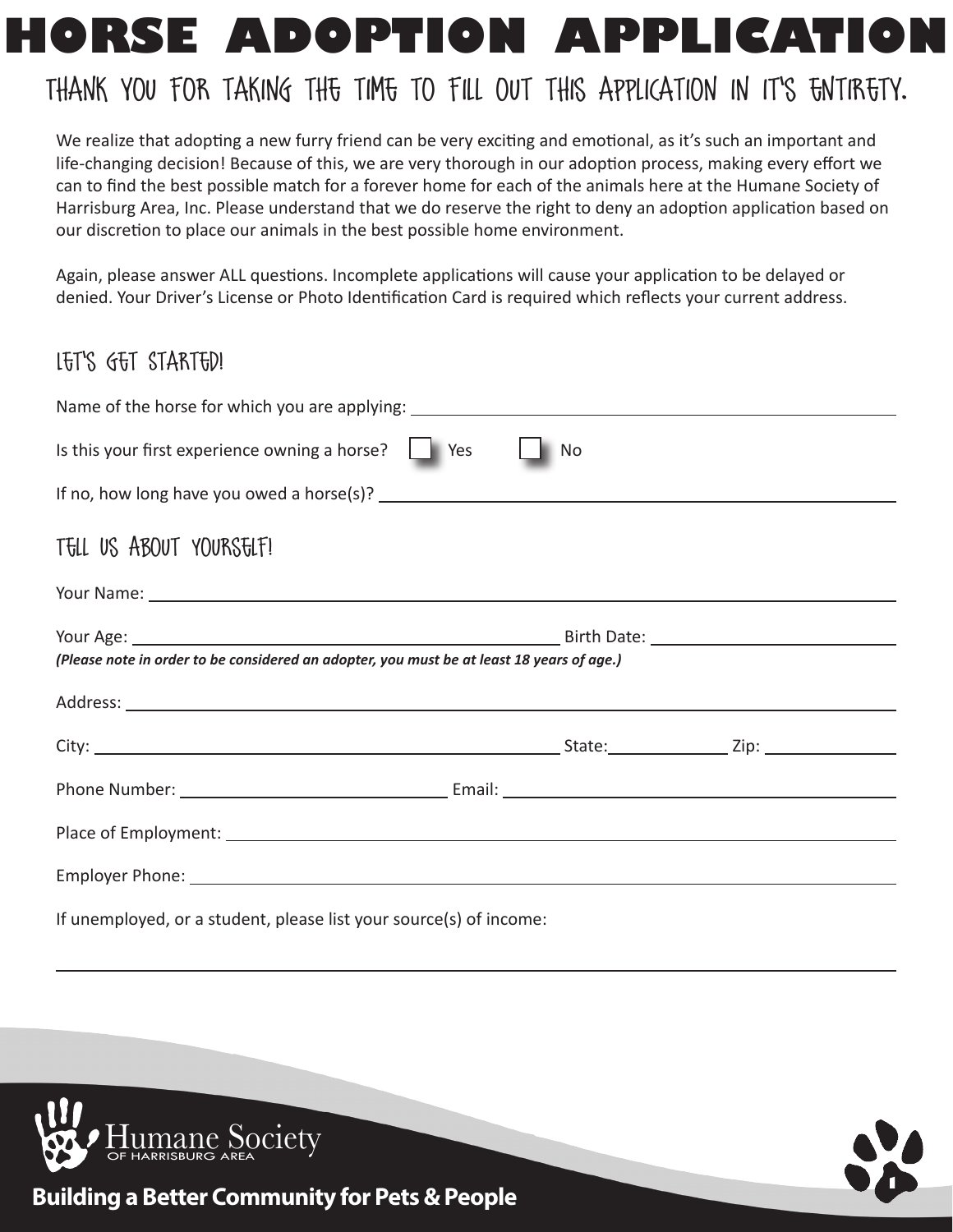List the names and ages of any persons living with you, and their relationship to you: Name: Age: Relationship: Name: Age: Relationship: Name: Age: Relationship: Name: Age: Relationship: *(Please list any additional persons on the back of this page)* Have any members of your family ever been charged with and/or convicted of Animal Cruelty? Yes I No Have you ever adopted an animal from a shelter before?  $\Box$  Yes  $\Box$  No If yes, what was the name of the shelter? Have you ever taken an animal to a shelter before? Yes No If yes, why? TELL US ABOUT YOUR HOME! Do you currently:  $\Box$  Own  $\Box$  Live with Relatives  $\Box$  Rent  $\Box$  Rent to Own Type of home: Single-Family Townhome or Condo Apartment Mobile Home Long-Term Hotel/Motel Room (Please list name of the hotel/motel and location): Are you willing to provide proof of a mortgage/homeownership?  $\|\cdot\|$  Yes  $\|\cdot\|$  No If you rent your home, please list the name and phone number of your landlord: Name: The property of the contract of the contract of the phone:  $\blacksquare$ How long have you lived at this location?: If you rent or live with relatives, and you plan on keeping the horse at your residence, do they approve and/or does your lease allow for equines? Yes No If you are not planning to keep your horse at your residence, please provide the following information regarding the boarding facility you will use: Boarding Facility Name: Telephone #: Address: Contact's Name: Telephone #:

#### **HSHA | Horse Adoption Application | www.humanesocietyhbg.org**

**2**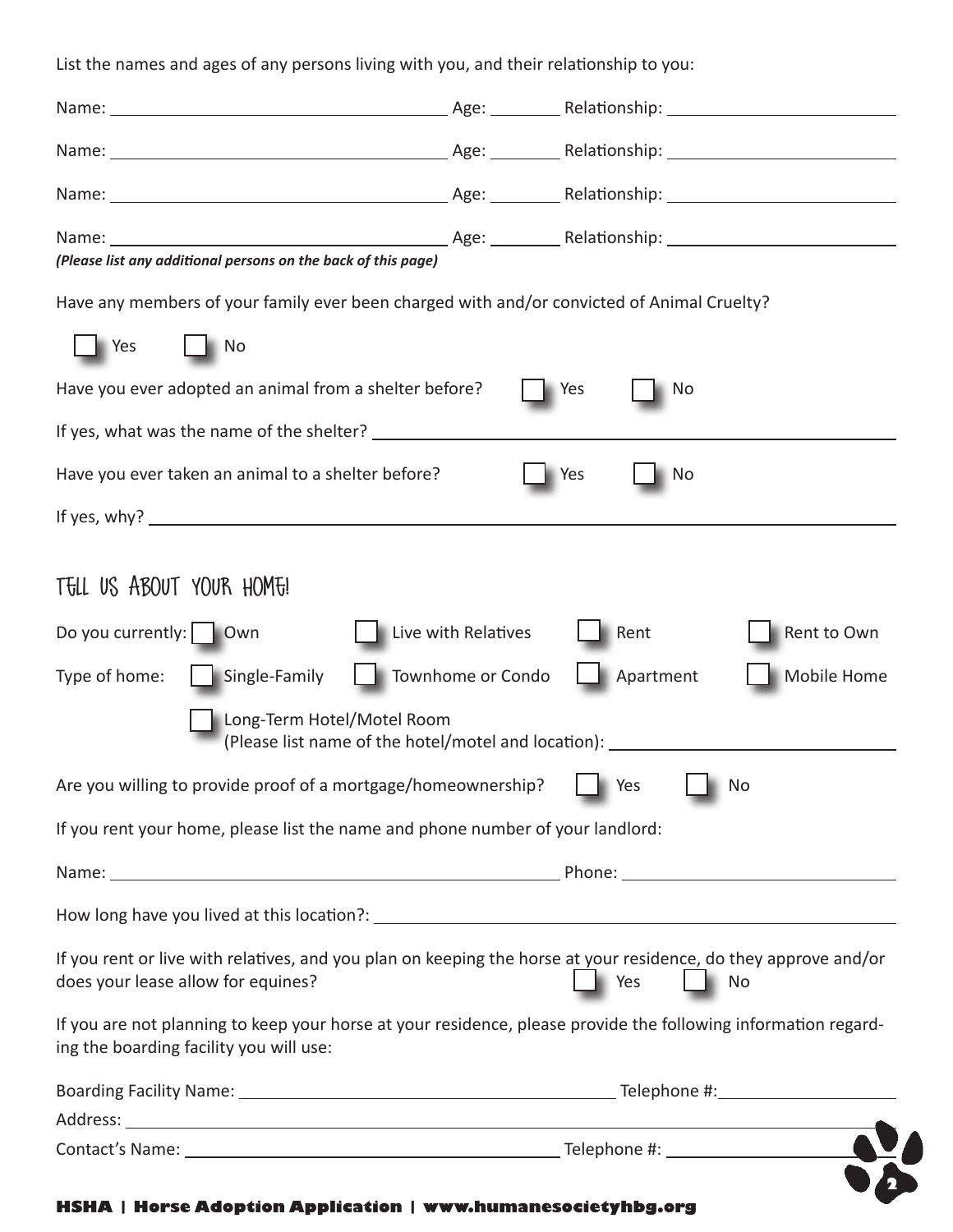### Tell Us About Your Other Pets!

Please note that any current animals living in your home must be up-to-date on their Rabies and Distemper vaccines in order for the staff at the Humane Society of Harrisburg Area, Inc. to accept your adoption application. In addition, vaccines can take a maximum of five days to be effective in providing protection to your pet. Therefore, we enforce a strict five day waiting period between the time your current animals are vaccinated and the ability for an HSHA animal to be adopted into your home.

| Animal #1: |                                                                                                                                                                                                                                                                                                 |  |  |  |  |
|------------|-------------------------------------------------------------------------------------------------------------------------------------------------------------------------------------------------------------------------------------------------------------------------------------------------|--|--|--|--|
|            |                                                                                                                                                                                                                                                                                                 |  |  |  |  |
|            | Please circle: Male or Female Meutered or Spayed                                                                                                                                                                                                                                                |  |  |  |  |
|            |                                                                                                                                                                                                                                                                                                 |  |  |  |  |
|            |                                                                                                                                                                                                                                                                                                 |  |  |  |  |
| Animal #2: |                                                                                                                                                                                                                                                                                                 |  |  |  |  |
|            |                                                                                                                                                                                                                                                                                                 |  |  |  |  |
|            | Please circle: Male or Female Meutered or Spayed                                                                                                                                                                                                                                                |  |  |  |  |
|            |                                                                                                                                                                                                                                                                                                 |  |  |  |  |
|            |                                                                                                                                                                                                                                                                                                 |  |  |  |  |
| Animal #3: |                                                                                                                                                                                                                                                                                                 |  |  |  |  |
|            |                                                                                                                                                                                                                                                                                                 |  |  |  |  |
|            | Please circle: Male or Female Meutered or Spayed                                                                                                                                                                                                                                                |  |  |  |  |
|            |                                                                                                                                                                                                                                                                                                 |  |  |  |  |
|            | Temperament with other animals: Letter and the state of the state of the state of the state of the state of the state of the state of the state of the state of the state of the state of the state of the state of the state<br>(Please list any additional animals on the back of this page.) |  |  |  |  |
|            | and the family with any control the state of the Department                                                                                                                                                                                                                                     |  |  |  |  |

Please list other animals currently in your home:

Tell Us About the Pets You've Had Before!

How many dogs and cats have you owned in the past 5 years?

**Cats** Cats Community Dogs Cats Cats Community Department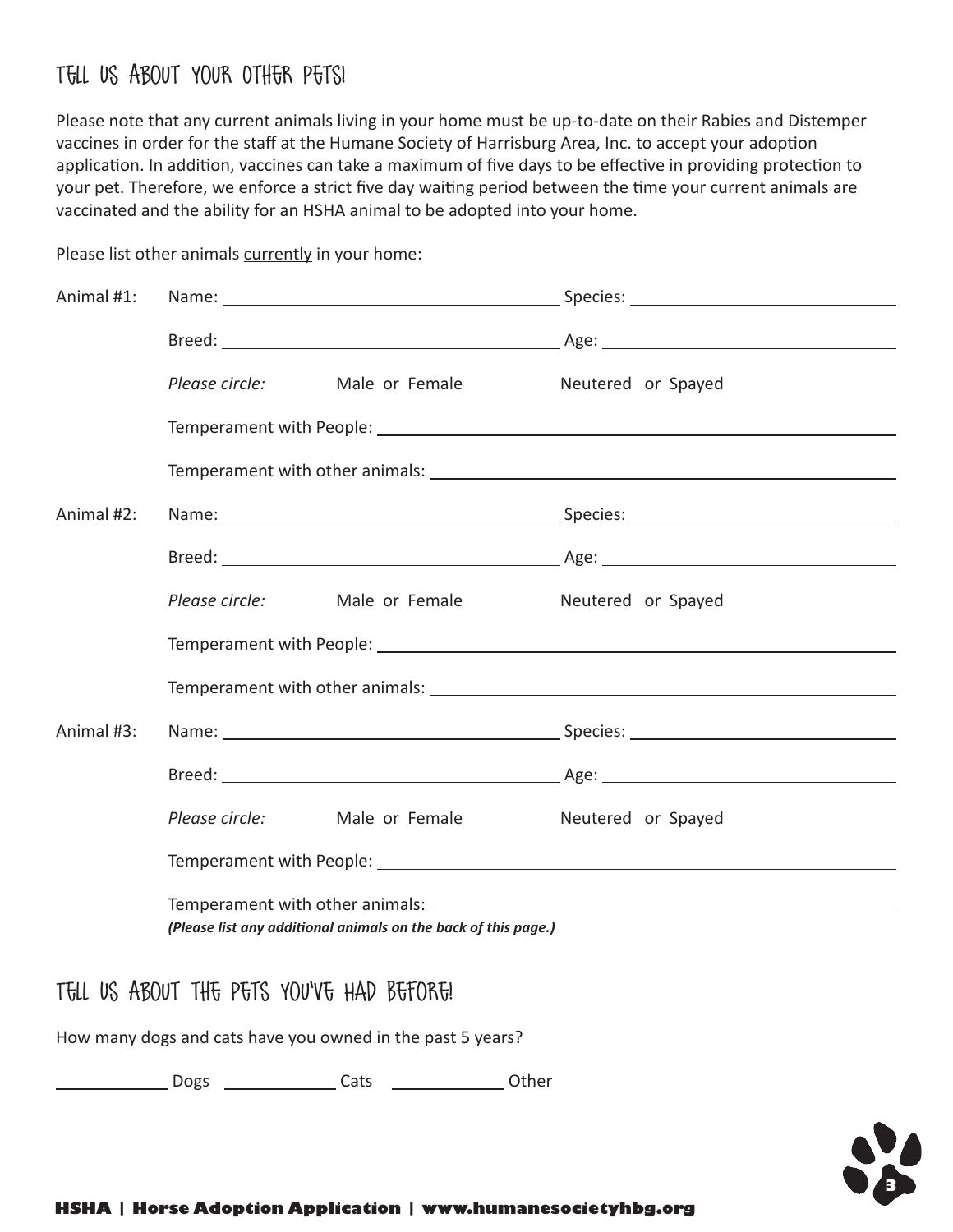Please list prior animals and what happened to them:

| Animal #1: |                                                                                                                     |                                                                |    |  |  |  |
|------------|---------------------------------------------------------------------------------------------------------------------|----------------------------------------------------------------|----|--|--|--|
|            |                                                                                                                     |                                                                |    |  |  |  |
|            |                                                                                                                     |                                                                |    |  |  |  |
| Animal #2: |                                                                                                                     |                                                                |    |  |  |  |
|            |                                                                                                                     |                                                                |    |  |  |  |
|            |                                                                                                                     |                                                                |    |  |  |  |
| Animal #3: |                                                                                                                     |                                                                |    |  |  |  |
|            |                                                                                                                     |                                                                |    |  |  |  |
|            |                                                                                                                     | (Please list any additional animals on the back of this page.) |    |  |  |  |
|            | TELL US ABOUT YOUR PLANS FOR THIS HORSE!                                                                            |                                                                |    |  |  |  |
|            |                                                                                                                     |                                                                |    |  |  |  |
|            |                                                                                                                     |                                                                |    |  |  |  |
|            |                                                                                                                     |                                                                |    |  |  |  |
|            |                                                                                                                     |                                                                |    |  |  |  |
|            |                                                                                                                     |                                                                |    |  |  |  |
|            |                                                                                                                     |                                                                |    |  |  |  |
|            | If this horse will be kept outside most, or all of the time, what type of shelter will this horse have available to |                                                                |    |  |  |  |
|            | Will this horse have 24 hour access to clean, fresh water?                                                          | Yes                                                            | No |  |  |  |
|            | Will this horse be fed grain in addition to pasture?                                                                | Yes                                                            | No |  |  |  |
|            | Will this animal be fed hay in addition to pasture?                                                                 | Yes                                                            | No |  |  |  |
|            |                                                                                                                     |                                                                |    |  |  |  |
|            |                                                                                                                     |                                                                |    |  |  |  |
|            |                                                                                                                     |                                                                |    |  |  |  |

#### **HSHA | Horse Adoption Application | www.humanesocietyhbg.org**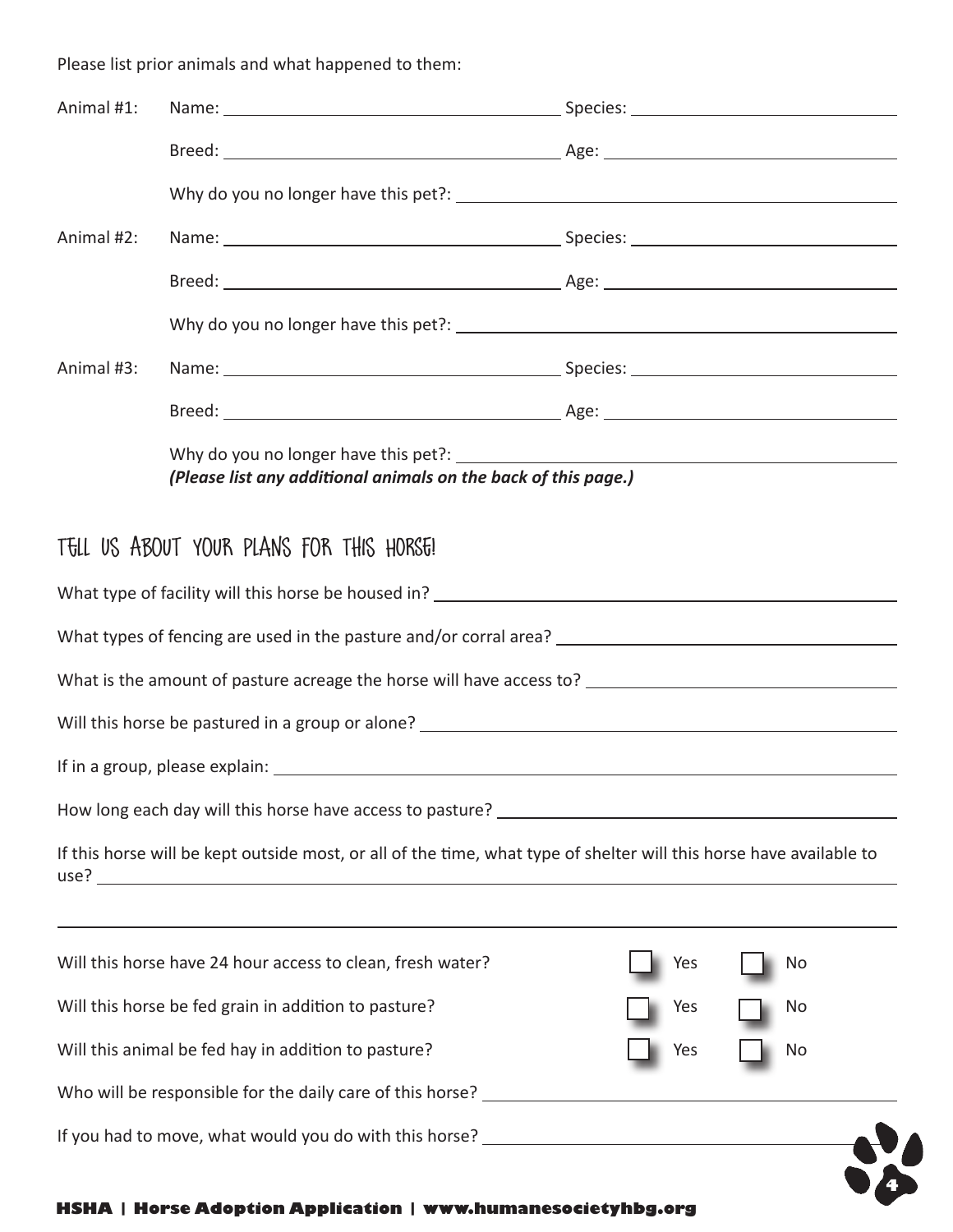| Are you willing to properly train this horse if any behavioral problems arise?<br>Yes<br>No                   |
|---------------------------------------------------------------------------------------------------------------|
| Are you financially able to afford proper care for this horse, such as vaccinations, wormer, and medications? |
| Yes<br>$\blacksquare$ No                                                                                      |
| How much do you anticipate spending on this particular horse during the course of one calendar year?          |
|                                                                                                               |
|                                                                                                               |
| PTRSONAL RTTTRTNCTS! (Please do NOT list family members)                                                      |
|                                                                                                               |
|                                                                                                               |
|                                                                                                               |
|                                                                                                               |
|                                                                                                               |
|                                                                                                               |

Phone: The contract of the contract of the contract of the contract of the contract of the contract of the contract of the contract of the contract of the contract of the contract of the contract of the contract of the con

Relationship to you:

## YOUR VETERINARIAN!

*To expedite the application process, please provide us with proof of your current pets' up-to-date vaccine records/documentation. If this is your first pet, please list the veterinarian you plan to see for the care of your dog.*

| Are your current pets up-to-date on vaccines?                                                   | Yes | No |
|-------------------------------------------------------------------------------------------------|-----|----|
| Is your named listed as the Primary Owner of the listed pet(s) with the Vet or Clinic's office? |     |    |
| <b>No. 1998</b><br>No.                                                                          |     |    |
| If you answered no, who's name is listed as the Primary Owner?                                  |     |    |
|                                                                                                 |     |    |



Veterinarian's Name: